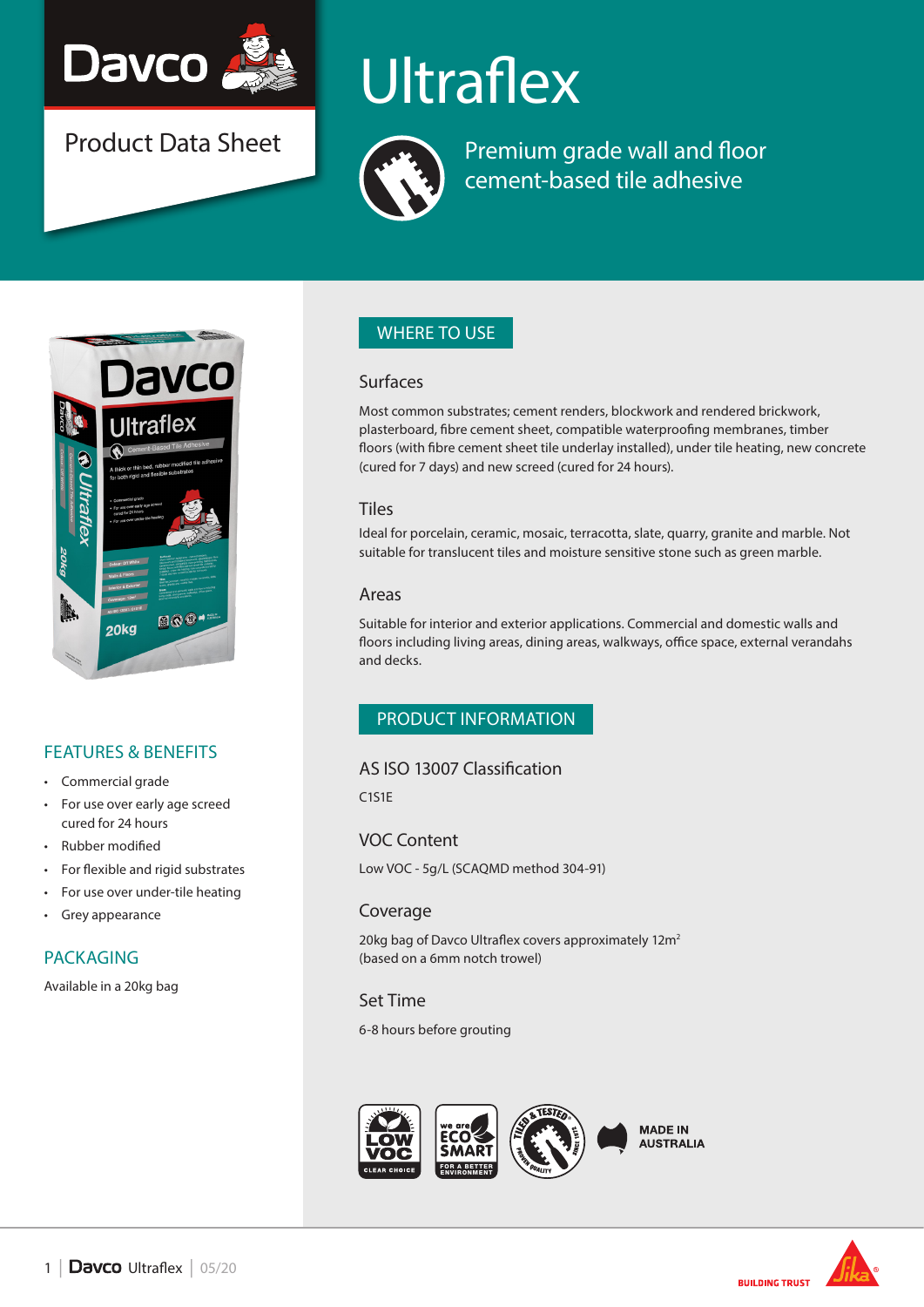

### DIRECTIONS FOR USE

- Test product in an inconspicuous area first
- It is essential to plan the area to be tiled, with inclusion of movement joints, in accordance with the Australian Standard AS3958.1 "Guide to the Installation of Ceramic Tiles." Failure to do so may result in drummy or lifting tiles. Make sure normal building or surface movement is accommodated by installing movement joints as follows:
	- Over movement joints in the substrate
	- At a junction between different substrate materials
	- At fixtures interrupting the tile surface e.g. columns
	- At internal vertical corners
	- Around the perimeter of the tiling system
	- At a maximum of 4.5m centres, in a grid pattern
	- Movement joints should be kept free from dirt and adhesive droppings
	- All movement joints can be filled with Davco Elite Silicone or polyurethane type fillers
- Select a trowel with an appropriate square-notch size for the size and type of tile, as per the following:

| <b>TILE SIZE</b>                                   | <b>TROWEL NOTCH SIZE</b>             | <b>BACK</b><br><b>BUTTERING</b><br><b>REQUIRED</b> |
|----------------------------------------------------|--------------------------------------|----------------------------------------------------|
| Mosaic tiles                                       | 6 <sub>mm</sub>                      |                                                    |
| 150 x 150mm                                        | 6 <sub>mm</sub>                      |                                                    |
| 150 x 150mm and over                               | 10 <sub>mm</sub>                     |                                                    |
| 400 x 400mm and over                               | 12mm                                 |                                                    |
| Any tile size with uneven<br>back, lugs or grooves | As above<br>dependent upon tile size |                                                    |

#### SURFACE PREPARATION

- All surfaces must be installed according to manufacturer's instructions and relevant Australian Standard(s) and be structurally sound, dry, clean and free from movement, oil, grease, wax, sealers, curing compounds, release agents and any other loose or contaminating material. Thoroughly clean old surfaces, or new surfaces that have been treated, prior to tiling
- Deeply contaminated surfaces must be scabbled / abraded to a clean, sound surface. Expose at least 80% of the original substrate of painted surfaces
- Surfaces should be prepared and primed as per the following:

| <b>SUBSTRATE</b>                                                                                                    | <b>SPECIFIC REQUIREMENTS</b>                               | <b>PRIMING</b>                                                                         |
|---------------------------------------------------------------------------------------------------------------------|------------------------------------------------------------|----------------------------------------------------------------------------------------|
| Concrete - wood float<br>finish (rough)                                                                             | Cured minimum 7 days                                       | Prime with Davco<br>PrimeX or Ultraprime                                               |
| Concrete - steel trowel<br>finish (smooth)                                                                          | Cured minimum 7 days<br>Free of laitance (not flaking)     | Prime with Davco<br>PrimeX                                                             |
| Rendered brick /<br>blockwork - wood float<br>finish (rough)                                                        | Cured minimum 24 hours<br>Sound (not drummy or<br>cracked) | Prime with Davco<br>PrimeX or Ultraprime                                               |
| Screed - wood float<br>finish (rough)                                                                               | Cured minimum 24 hours<br>Sound (not drummy or<br>cracked) | Prime with Davco<br>PrimeX or Ultraprime                                               |
| Fibre cement sheet.<br>plasterboard                                                                                 | Correctly and firmly fixed                                 | Prime with Davco<br>PrimeX or Ultraprime                                               |
| Compressed fibre<br>cement sheet                                                                                    | Correctly and firmly fixed                                 | Prime with Davco<br>PrimeX                                                             |
| <b>Timber floor</b>                                                                                                 | Correctly and firmly fixed with<br>ceramic tile underlay   | Prime with Davco<br>PrimeX                                                             |
| Existing ceramic<br>tiles (provided tile<br>is not sealed or in a<br>submerged area, such<br>as swimming pools)     | Securely bonded existing<br>tiles (not drummy)             | Prime with Davco<br><b>Ultrabond (See</b><br><b>Ultrabond Technical</b><br>Data sheet) |
| Other difficult / non<br>absorbent substrates<br>(e.g. contaminated /<br>old flooring adhesive or<br>tile adhesive) | Where not feasible to remove                               | Prime with Davco<br>Ultrabond                                                          |
| Under-tile heating                                                                                                  | Correctly installed with level<br>surface for tiling over  | As appropriate for<br>material                                                         |

#### MIX PREPARATION

#### Mix Process

| SITUATION / REOUIREMENT | MIX REOUIREMENTS PER 20KG    |
|-------------------------|------------------------------|
| General applications    | 6-7L of clean, potable water |

- 1. Measure the right amount of clean, potable water into a clean bucket.
- 1. Slowly add the powder into the water while mixing with a mixing paddle attached to a drill. Do not mix by hand.
- 2. Continue to mix for several minutes until a creamy consistency is achieved, free of lumps of powder.
- 3. Allow mixture to stand for 5 minutes, remix then use the adhesive.